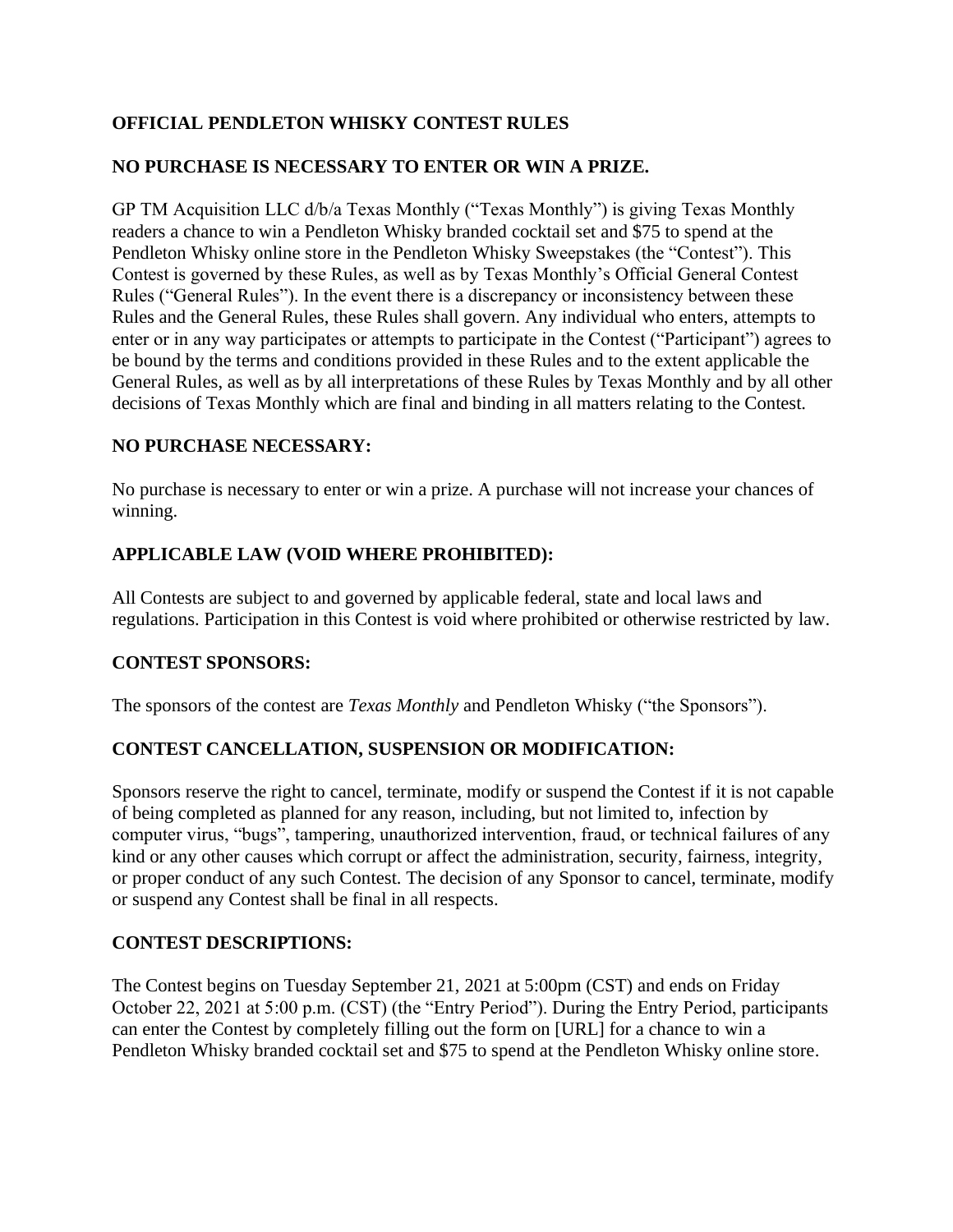### **ELIGIBILITY:**

**Geographical, Age and Parental Consent Requirements:** The Contest is open to the legal United States residents of the state of Texas who are at least 21 years of age or older at time of entry.

**Contest Entity and Immediate Family Member Ineligibility:** The officers, directors, employees, contractors, and agents of *Texas Monthly*, and any other Sponsors and any entity involved in the sponsorship, development, production, implementation and distribution of the Contest as well as their respective parents, affiliates, divisions, subsidiaries and successor companies (collectively the "Contest Entities"), Employees and agents of *Texas Monthly*, their affiliates, subsidiaries, advertising and promotion agencies, and any entity involved in the development, production, implementation, administration or fulfillment of the Contest (all of the foregoing, together with *Texas Monthly* collectively referred to as "Promotion Entities") and their immediate family members (and those living in the same household, whether or not related), are prohibited from participating in the Contest and do not qualify as Participants. "Immediate family members" shall include spouses, siblings, parents, children, grandparents, and grandchildren, whether as "in-laws", or by current or past marriage, remarriage, adoption, co-habitation or other familial extension.

**Past Prize Winners:** Participants who have won a *Texas Monthly* contest in the last thirty (30) days or who have won prizes valued over Six Hundred Dollars (\$600) from a *Texas Monthly* contest in the last twelve (12) months are ineligible.

**Employer Restrictions:** Participant is solely responsible for reviewing and understanding Participant's employer's policies regarding Participant's eligibility to participate in contests. Participant may be disqualified from entering into this Contest or receiving prizes if Participant is participating in this Contest in violation of his or her employer's policies.

### **HOW TO ENTER:**

During the Entry Period, eligible participants can go to

on https://www.texasmonthly.com/promotion/pendleton-sweepstakes/ and follow the entry instructions. Eligible participants can enter the Contest by filling out the official Contest entry form. All participants must accurately complete all required fields or entry will be deemed invalid. In order to participate, you will need Internet access and a valid email address. Limit one entry per person per email address per day. Internet entries will be deemed made by the authorized account holder of the email address submitted at the time of entry. The authorized account holder is the natural person who is assigned to the email address by an internet access provider, online service provider or other organization that is responsible for assigning the email address or the domain associated with the submitted email address. Entries submitted will not be acknowledged or returned. Use of any device to automate entry is prohibited. Proof of submission of an entry shall not be deemed proof of receipt by Sponsors. The Contest administrator's computer is the official time-keeping device for the Contest. Entries must be received by **Thursday November 25, 2021 at 11:59pm. (CST).**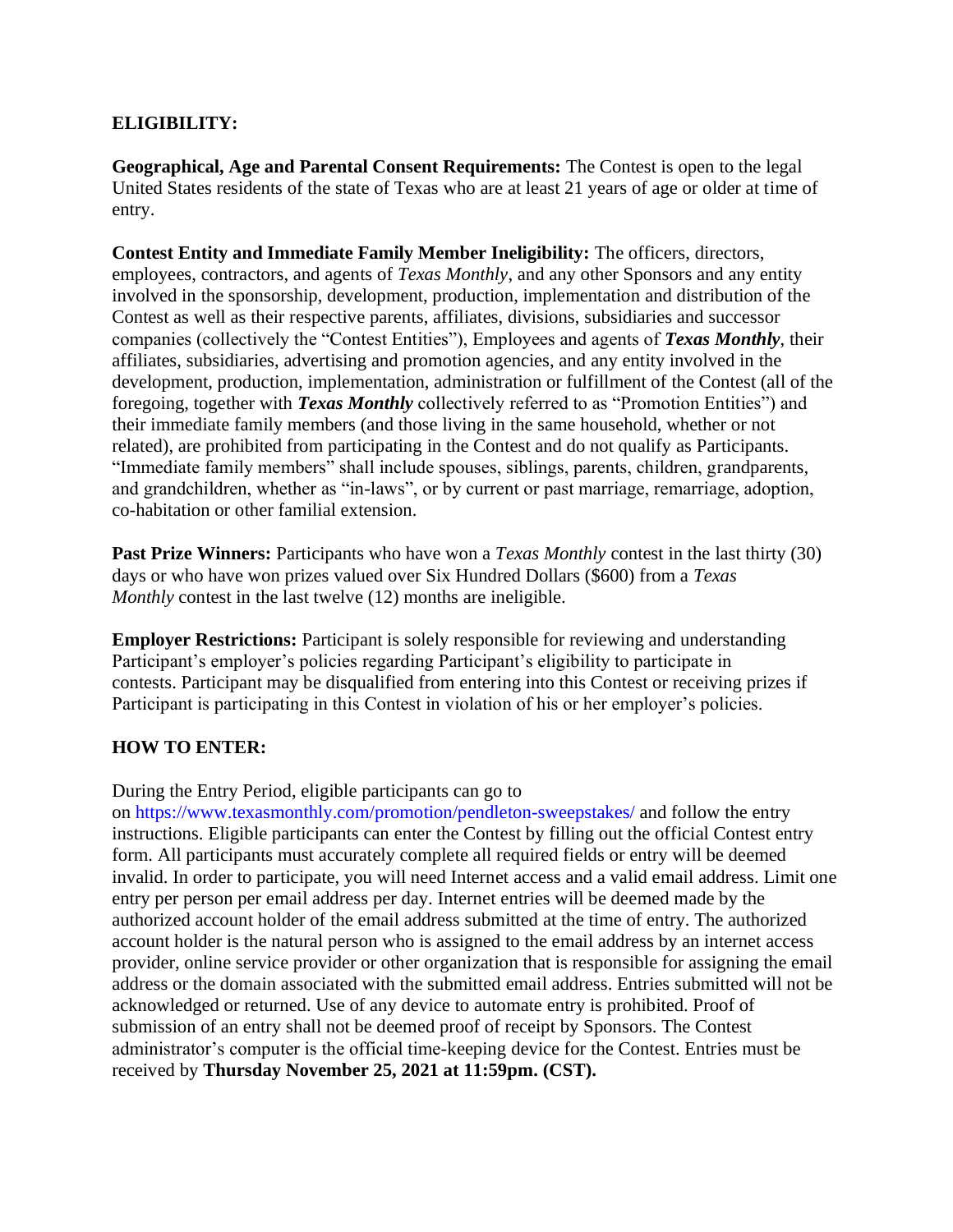**Entries Are the Sole and Exclusive Property of Sponsors:** All Contest entries and/or related submissions become the sole and exclusive property of the Sponsors upon transmission. Contest entries will not be returned and may be used by any Contest Entity for any purpose whatsoever related to any Contest, without additional compensation to the participant or any other individual or entity. Upon providing your email address on the official contest entry form, you are given the option to receive promotional emails from *Texas Monthly*, our advertisers, and *Texas Monthly*  by checking the opt-in box.

**False Fraudulent or Deceptive Entries or Acts:** Participants who, as determined by Sponsors in their sole discretion, provide false, fraudulent or deceptive entries or who engage in false, fraudulent or deceptive acts in connection with the Contest will be disqualified and subject to criminal prosecution.

# **PARTICIPATION PROBLEM DISCLAIMER:**

Even if alleged to be caused by the sole or partial negligence of the Sponsors, the Sponsors are not responsible for any problems which affect or result from participation or attempted participation in the Contest, including, but not limited to the following:

- 1. Incorrect, incomplete or inaccurate entry information;
- 2. Human errors;
- 3. Failures, omissions, interruptions, deletions or defects of any wireless network, telephone network, internet service, computer systems, servers, utility providers, or software;
- 4. Identity theft;
- 5. Tampering, destruction or unauthorized access to, or alteration of, entries or computer data;
- 6. Network hackers or other unauthorized access to Sponsors' computer network;
- 7. Data that is processed late or incorrectly or is incomplete or lost due to wireless network, telephone network, computer or electronic malfunction or traffic congestion on wireless or telephone networks;
- 8. Printing errors;
- 9. Equipment malfunctions; and
- 10. Late, misdirected, lost, misplaced, illegible, mutilated or postage-due entries.

# **PRIZES:**

One (1) prize winner will receive one (1) Pendleton Whisky branded cocktail set and one (1) \$75 gift card to spend in the Pendleton Whisky online store. Total approximate retail value of the Prizes is one thousand dollars (\$100). Ground transportation, gratuities, and any other expense related to the Prize will be the sole responsibility of winner.

**Prize must be claimed by the week of November 29, 2021 or Prize will be forfeited in its entirety and, at Sponsors' discretion, awarded to an alternate winner (if time permits). Sponsors will not replace any lost, mutilated, or stolen tickets, travel vouchers or certificates. Prize elements may not be separated.**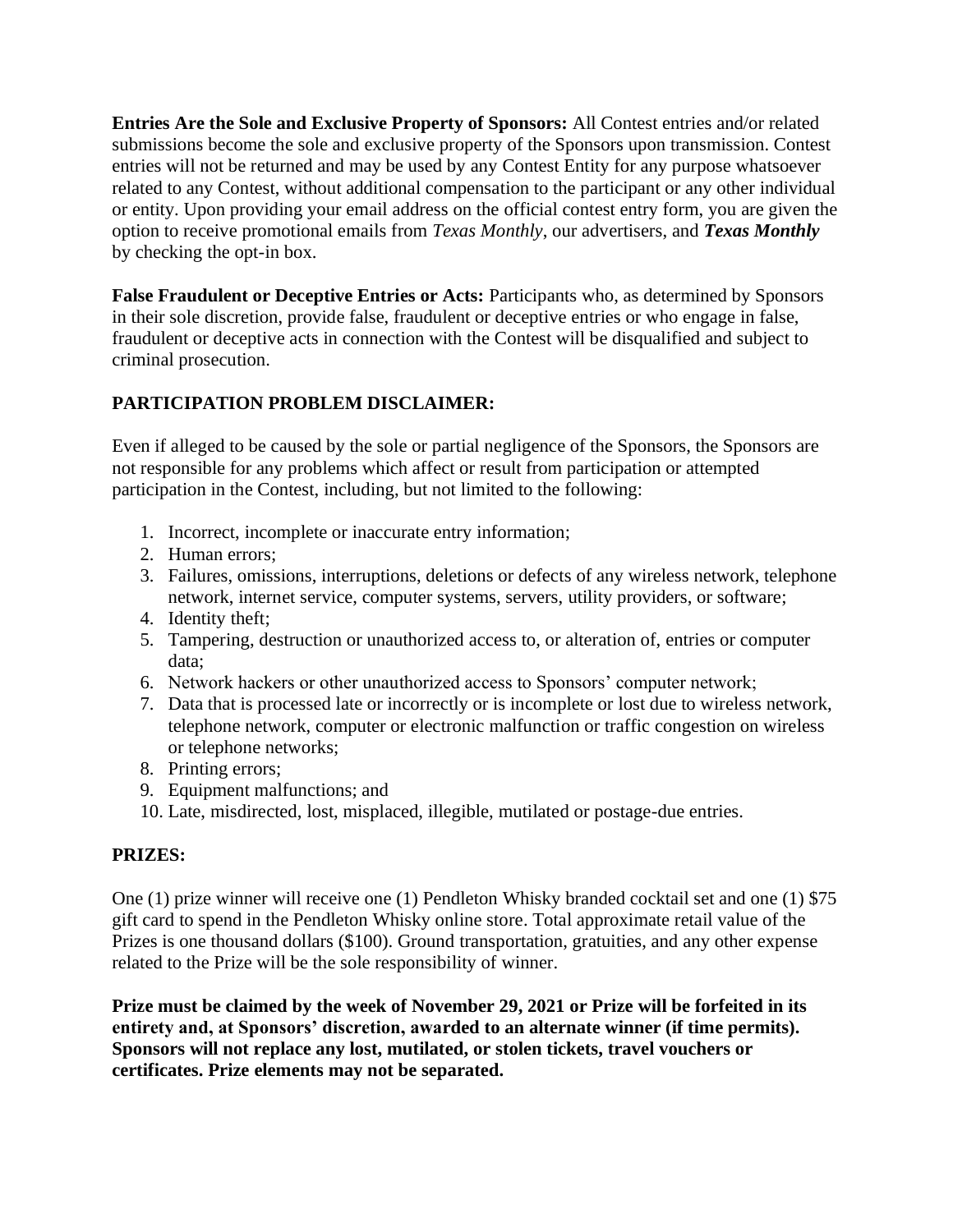**No transfer, assignment or substitution of a prize is permitted, except Sponsors reserve the right to substitute an item of equal or greater value in the event an advertised prize is unavailable to the extent permitted by law.** Any difference between the actual value and the approximate retail value of any prize will not be awarded. No substitution or cash equivalent will be made. Sponsors are not responsible for cancellations or delays in travel accommodations and have no obligation to reimburse, refund or otherwise substitute any tickets awarded as a part of a travel prize due to such cancellations or delays.

# **TAXES:**

The Participant prize-winner is solely responsible for determining and paying all federal, state and local taxes (including any sales taxes). Any person winning over Six Hundred Dollars (\$600) in prizes during any one year period will receive an IRS Form 1099 at the end of the calendar year, and a copy of such form will be filed with the IRS.

### **ODDS OF WINNING:**

The odds of winning will depend on the number of eligible entries received.

### **WINNER SELECTION:**

One (1) winner will be selected via random drawing conducted by the Sponsors on or about **November 26, 2021** from among all eligible entries received. Winners will be contacted by Sponsors via email or phone on or about **November 29, 2021.** 

### **HOW TO CLAIM A PRIZE:**

**Claiming the Prize:** The prize letter will be shipped directly to the winner by the Sponsors. The Sponsors have the right in their sole discretion to mail the prize letter to the winner. Where this occurs, the winner will initially be sent the required releases and prize claim forms. Failure by the winner to return completed forms within five (5) business days of receipt of the forms may lead to forfeiture of the prize. Additionally, in the event the prize is mailed to the winner, the winner assumes the risk of the prize's safe arrival.

Prerequisites to Prize Award: Prior to being awarded a prize, winners are required to provide: (1) a valid government-issued photo identification depicting proof of age and (2) a valid taxpayer identification number or social security number. The social security number will be used for taxreporting purposes. Sponsors reserve the right to deny awarding the Prize if the winner fails to provide satisfactory identification, as determined in the Sponsors' sole discretion.

Winner is required to execute an Affidavit of Eligibility, Release of Liability, Indemnification and Publicity Release Agreement and a completed IRS Form W-9 before any prize is awarded. By entering the Contest, Participant agrees to execute these documents if selected as a winner. Except where prohibited by law, failure to execute any of these documents or comply with any of these terms will result in forfeiture of the prize. Winner's travel partner must execute a Release of Liability, Indemnification and Publicity Release Agreement prior to travel. By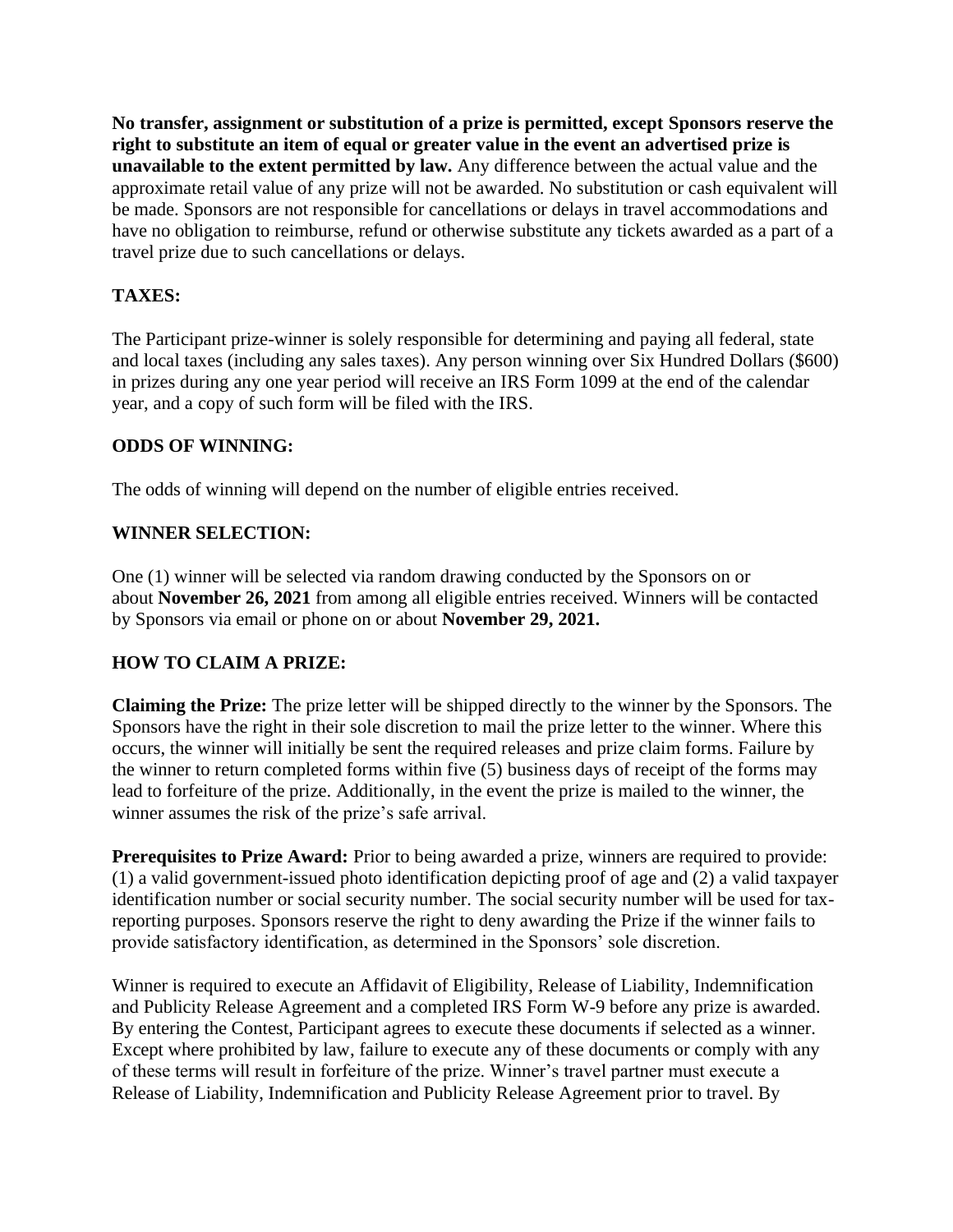entering the Contest, Participant agrees to execute these documents if selected as a winner. Except where prohibited by law, failure to execute any of these documents or comply with any of these terms will result in forfeiture of the Prize.

**Prize Forfeiture:** Any winner who fails to return required releases and prize claim forms within (5) business days from the date of receipt of forms for any reason, and fails to obtain an extension from *Texas Monthly*, will forfeit the prize. *Texas Monthly* reserves the right, in its sole discretion, to award unclaimed prizes to alternate contestants or not to award the unclaimed prizes.

### **WARRANTIES AND REPRESENTATIONS**:

By entering and participating in the Contest, and in consideration thereof, each Participant individually warrants and represents to Sponsors that they: (i) meet the residency and age requirements at the time of entry; (ii) will be bound by these Rules and the *Texas Monthly* General Rules, and by all applicable laws and regulations, and the decisions of the Sponsors; and (iii) waive any rights to claim ambiguity with respect to these Rules and the General Rules.

### **RELEASE OF LIABILITY AND INDEMNIFICATION:**

As consideration for entering the Contest, all Participants agree to **RELEASE, DISCHARGE AND COVENANT NOT TO SUE** *Texas Monthly*, the other Contest Entities (as described above) and each of their respective direct and indirect affiliates, divisions, parent and subsidiary companies, officers, employees, shareholders, representatives, managers, members, directors, owners, agents, insurers, attorneys, predecessors, successors, and assigns thereof (collectively, the "Released Parties"), from and against all claims, damages, charges, injuries, losses, proceedings, suits, actions (including but not limited to tort actions, product liability actions, wrongful death actions, warranty actions, breach of contract actions, privacy and defamation actions, misappropriation of likeness actions, identity theft, loss of consortium claims), expenses and attorney fees that they or anyone on their behalf (including but not limited to their heirs, representatives or next of kin) have or might have for any death, injury, damage or claimed injury or damage arising out of, involving or relating to their participation in the Contest, including, but not limited to, any claim that the act or omission complained of was **caused in whole or in part by the strict liability or negligence in any form of the Released Parties**.

Additionally, as consideration for entering the Contest, all Participants agree to **INDEMNIFY, HOLD HARMLESS, AND DEFEND** the Released Parties in any action or proceeding from and against all claims, damages, charges, injuries, losses, proceedings, suits, actions (including but not limited to tort actions, product liability actions, wrongful death actions, warranty actions, breach of contract actions, privacy and defamation actions, misappropriation of likeness actions, identity theft, loss of consortium claims), expenses and attorney fees that they or anyone on their behalf (including but not limited to their heirs, representatives or next of kin) have or might have for any death, injury, damage or claimed injury or damage arising out of, involving or relating to their participation in the Contest or for their failure to comply with the terms of the above release provision. This agreement to indemnify, hold harmless and defend applies even if the act or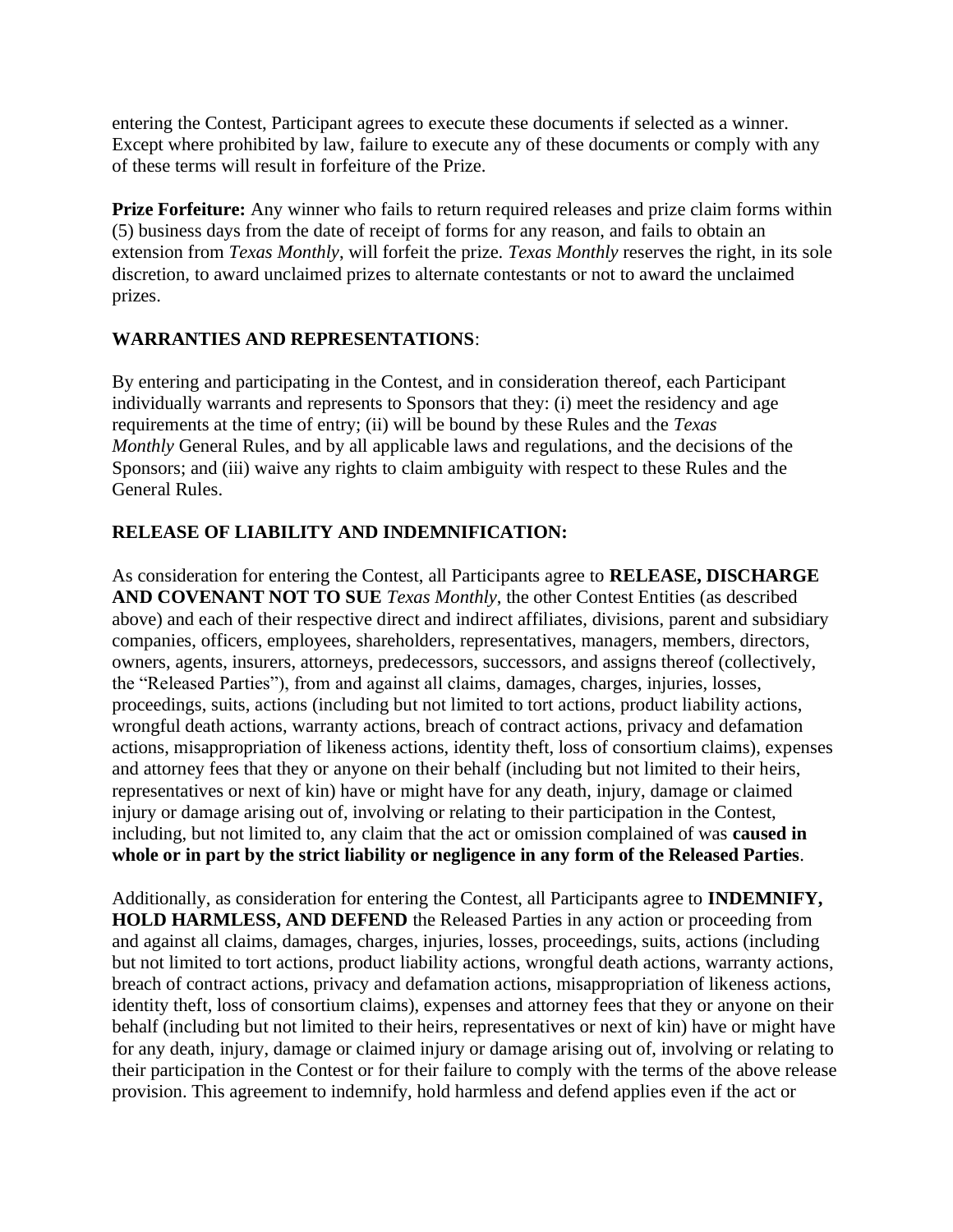omission complained of was allegedly **caused in whole or in part by the strict liability or negligence in any form of the Released Parties**.

#### **PUBLICITY RELEASE:**

Unless prohibited by applicable law, Participants authorize and irrevocably grant to *Texas Monthly* and the other Released Parties (as defined above) permission to, from time to time, reference and discuss Participants and their participation in the Contest in its publication and/or on its website(s) in photographs, video recordings, digital images, audio recordings, as well as in newsletters, news releases, other printed materials, and in materials made available on the Internet or in other media now known or hereafter developed for any purpose *Texas* 

*Monthly* and/or the Released Parties deem proper. Such reference and discussion may involve Participants' name and other personal/biographical material.

#### **DISQUALIFICATION:**

All participants agree to be bound by these Rules. Non-compliance with any of these Rules will result in disqualification and all privileges as a Participant will be immediately terminated. Sponsors, in their sole discretion, further reserve the right to disqualify any person for: (i) tampering with the entry process or the operation of the Contest; (ii) gaining an unfair advantage in participating in the Contest; (iii) obtaining winner status using false, fraudulent or deceptive means; or (iv) engaging in otherwise unsportsmanlike, disruptive, annoying, harassing, or threatening behavior.

**CAUTION: ANY ATTEMPT BY ANY PARTICIPANT OR ANY OTHER INDIVIDUAL TO DELIBERATELY CIRCUMVENT, DISRUPT OR DAMAGE ORDINARY AND NORMAL OPERATION OF ANY CONTEST, TELEPHONE SYSTEMS OR WEB SITE, OR UNDERMINE THE LEGITIMATE OPERATION OF ANY CONTEST IS A VIOLATION OF CRIMINAL AND CIVIL LAWS. SHOULD SUCH AN ATTEMPT BE MADE, SPONSORS RESERVE THE RIGHT TO SEEK DAMAGES FROM ANY SUCH INDIVIDUAL TO THE FULLEST EXTENT PERMITTED BY LAW.** 

#### **RULES CHANGES AND INTERPRETATIONS:**

Sponsors reserve the right in their sole discretion to supplement or make changes to these Rules as well as the rules of any contest at any time without notice. Sponsors reserve the right in its sole discretion to interpret the rules of any contest, and such interpretation shall be binding upon all participants.

### **GOVERNING LAW AND JURISDICTION:**

This Contest shall be governed by and construed in accordance with the laws of the State of Texas without reference to its conflict of laws principles. By entering the Contest, Participants hereby submit to the jurisdiction and venue of the federal and state courts of Texas and waive the right to have disputes arising out of the subject matter hereof adjudicated in any other forum. In